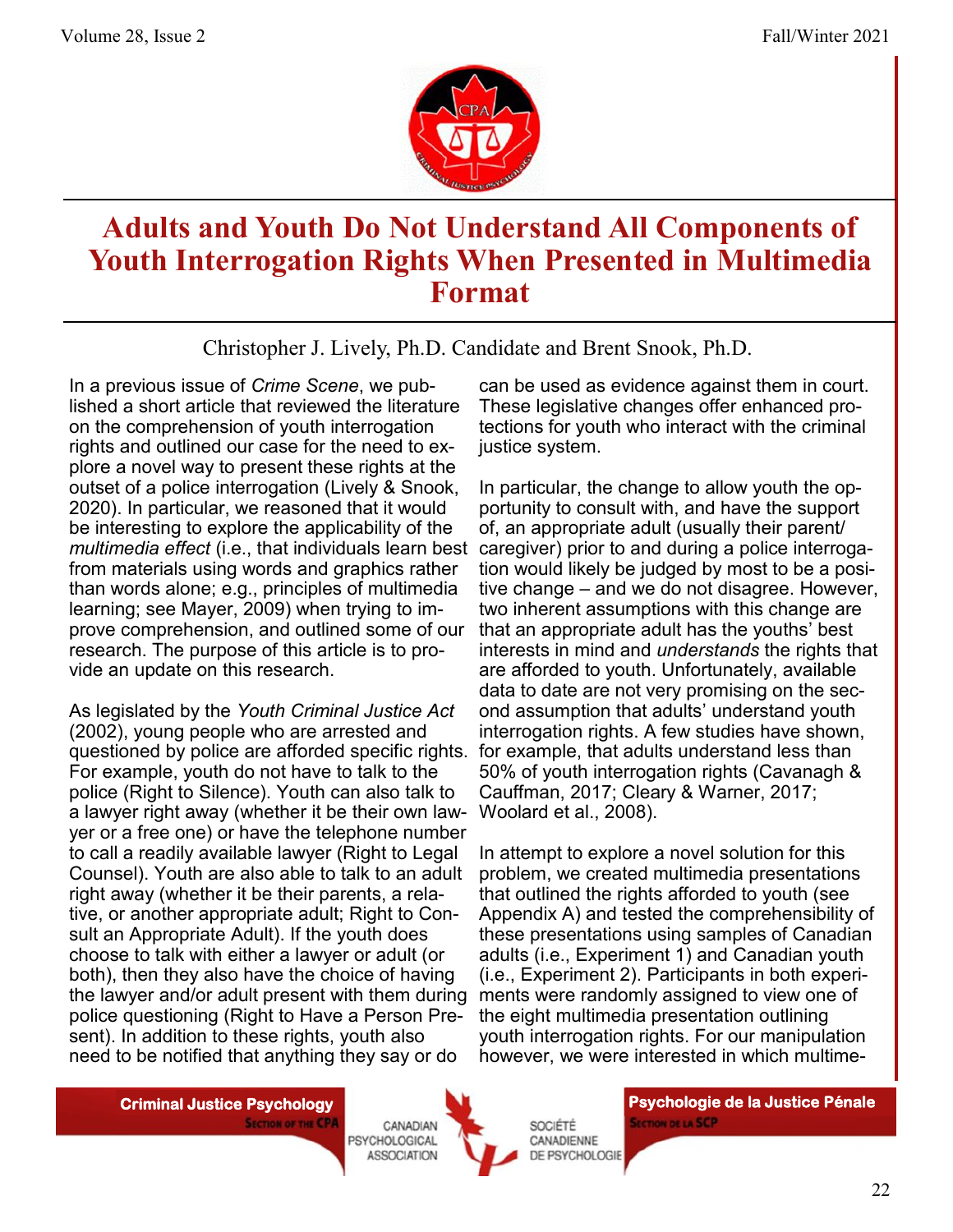dia elements – or combination thereof – rendered the greatest level of understanding (hence, to explore the applicability of the multimedia effect). Specifically, we manipulated twolevels (i.e., present vs. absent) of three multimedia elements; namely, Animation (i.e., watching characters act out the youth interrogation rights), Audio (i.e., hearing a narration of the youth interrogation rights explained), and Caption (i.e., reading the narrated words of the youth interrogation rights along the bottom of the presentation). To be clear, our conditions were as follows:

1. *Animation + Audio + Caption* (i.e., all multimedia elements present)

2. *Animation + Audio* (i.e., Caption absent)

3. *Animation + Caption* (i.e., Audio absent)

4. *Animation* (i.e., Audio and Caption absent)

- 5. *Audio + Caption* (i.e., Animation absent)
- 6. *Audio* (i.e., Animation and Caption absent)
- 7. *Caption* (i.e., Animation and Audio absent)

8. *No multimedia* (i.e., all multimedia elements absent)

We collected open-ended responses to assess participants' understanding of the youth interrogation rights content presented in the presentation and coded for the presence or absence of youth interrogation rights components (see Appendix A).

#### **How Did the Adults Perform?**

The use of Animation + Caption produced a comprehension score of nearly 67% - the highest comprehension scores for adults, which was followed by Caption (66%), and Audio + Caption (64%). A closer inspection of the open-ended responses revealed that most adults understood that youth did not have to talk to a police officer, could talk to a lawyer, and could have an adult present with them. Most adult participants also recalled that youth could have a lawyer present, and that anything the youth says to police could be used as evidence against the youth in court. could contact a variety of different types of adults (e.g., parent, relative, and another adult), that youth could have the telephone number for

**SECTION OF THE CPA** 

CANADIAN PSYCHOLOGICAL **ASSOCIATION** 



SOCIÉTÉ CANADIENNE DE PSYCHOLOGIE

**Criminal Justice Psychology | Criminal Justice Pénale | Psychologie de la Justice Pénale | Psychologie de la Justice Pénale | Psychologie de la Justice Pénale | Psychologie de la Justice Pénale | Psychologie de la Justice SECTION DE LA SCP** 

#### **How Did the Youth Perform?**

Similarly, the presentations that produced the highest comprehension scores were presentations that contained Animation + Caption (50%), Audio + Caption (48%), and Caption (47%). Most youth recalled that they did not have to talk to a police officer and could talk to a lawyer. Many of the youth also recalled that they could talk to an adult and could have an adult present with them. However, a high portion of the youth participants were unable to remember other important components of their interrogation rights. Specifically, almost one-third of the youth failed to recall that they could contact a free lawyer. Approximately one-quarter failed to mention that any action done by them during the police interaction could be used as evidence in court against them. One in every five youth did not recall that they could speak with their own/ personal lawyer, while one in every six failed to recall that the adult could be any other appropriate adult. Very few of the youths recalled that they could have the telephone number for a free lawyer.

#### **What Have We Learned Thus Far?**

However, many adults misunderstood that youth the segmenting principle, or the idea that people Consistent across our experimental samples, the multimedia presentation that led to the highest comprehension score was one containing Animations and Captions. This observation supports a couple of tenets of the multimedia effect as outlined by Mayer (2009); however, the level of comprehension achieved by this presentation in both samples is still concerningly low. As always, replication of this work is necessary and called for in order to test if comprehension in this (or other) conditions could be increased further. Perhaps one way of doing this is to incorporate some additional principles of multimedia learning into the multimedia presentation (e.g., learn better when a multimedia message is presented in user-paced segments rather than as a continuous unit; Mayer, 2009).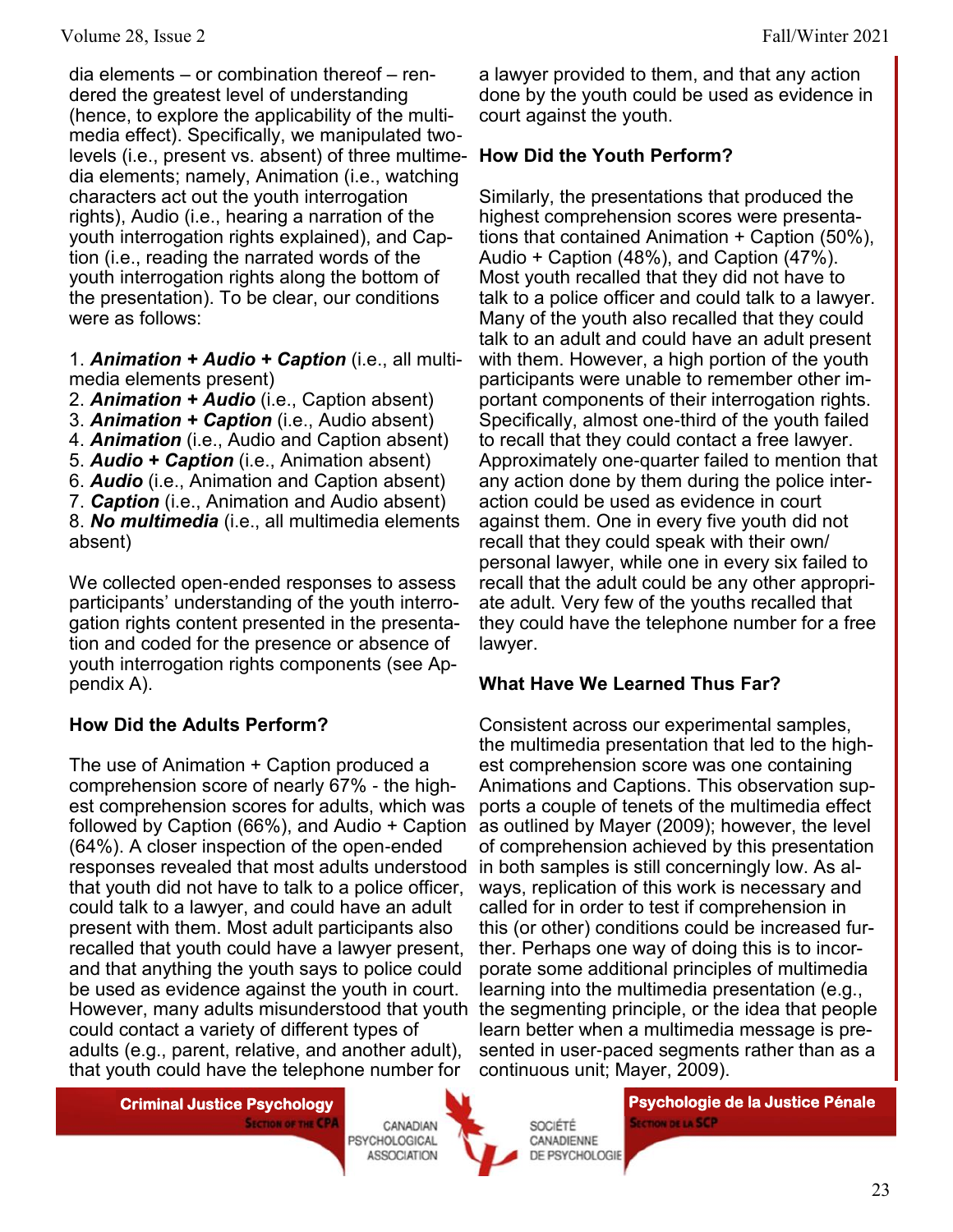While more work is still needed to be done, presenting youth interrogation rights as a multimedia presentation has the potential to formulate a standardized approach. For instance, McCardle and colleagues (2020) recently found that police officers did not deliver interrogation rights in their entirety to youth in nearly 75% of the interrogations, and that officers checked for understanding rarely. In fact, the researchers found that youth were asked to explain the rights in their own words (after having them read to them) in less than 10% of the interrogations. Therefore, showing a multimedia presentation (or equivalent) of some kind that presents all components of youth rights in their entirety – and in an understandable way – would help address this problem.

Canada appears to recognize that more protections for justice-involved youth are needed, as evidenced by changes in legislation (e.g., *Youth Criminal Justice Act*, 2002) to incorporate the option of allowing a youth to be accompanied by an appropriate adult during a police interview. Yet, despite these political changes being a step in the right direction, the ability of these appropriate adults to truly serve as additional safeguards for youth are only as protective to the degree in which appropriate adults *understand*  the youth interrogation rights; without this appro-2020-1870. priate adult support, youth detainees are left alone to navigate a complex social interaction with an authority figure and risk not being fully protected.

We are grateful for the support of this work from the Canadian Psychological Association and the Social Sciences and Humanities Research Council. Our attempt at trying to pioneer a new line of research involving learning technologies to help facilitate increased comprehension only scratches the surface in this area. We hope others see the need for this important work, and join with us in dedicating research efforts toward helping to ensure that youth interrogation rights render the safeguards and protections that they are meant to have.

#### **Endnotes**

 $1$ In our previous article, we proposed a third experiment as part of our research program; however, this third experiment has not been conducted as of yet and is not discussed any further in this article.

 $^{2}$ The mean age of participants was 33.86 years (*SD* = 11.26, Range = 18-67) from Experiment 1 (*N* = 207 adults), and 14.81 years (*SD* = 1.65, Range = 12-17) from Experiment 2 (*N* = 193 youth). Inter-rater reliability for our coding was κ  $= .93$  (Experiment 1) and  $\kappa = .90$  (Experiment 2), suggesting excellent agreement between raters; Cohen, 1960; Landis & Koch, 1977). See Table 1 for all participants' demographic information across experiments.

# **Acknowledgements**

Support for the research reported in this paper was provided to the first author by the Canadian Psychological Association (2019 Student Research and Knowledge Dissemination Grant & 2020 BMS Scholarship for Student Research and Leadership Development Grant), and by the Social Sciences and Humanities Research Council (2019 Doctoral Fellowship - File #752-

#### **References**

- Cavanagh, C., & Cauffman, E. (2017). What they don't know can hurt them: Mothers' legal knowledge and youth re-offending. Psychology, Public Policy, and Law, 23(2), 141-153. http://doi.org/10.1037/ law0000112
- Cleary, H. M. D., & Warner, T. C. (2017). Parents' knowledge and attitudes about youths' interrogation rights. Psychology, Crime & Law, 23(8), 777-793. http:// doi.org/10.1080/1068316X.2017.1324030
- Cohen, J. (1960). A coefficient for agreement for nominal scales. Educational and Psychological Measurement, 20(1), 37-46. http:// doi.org/10.1177/001316446002000104

**SECTION OF THE CPA** 

CANADIAN PSYCHOLOGICAL **ASSOCIATION** 



**Criminal Justice Psychology | Criminal Justice Pénale | Psychologie de la Justice Pénale | Psychologie de la Justice Pénale SECTION DE LA SCP**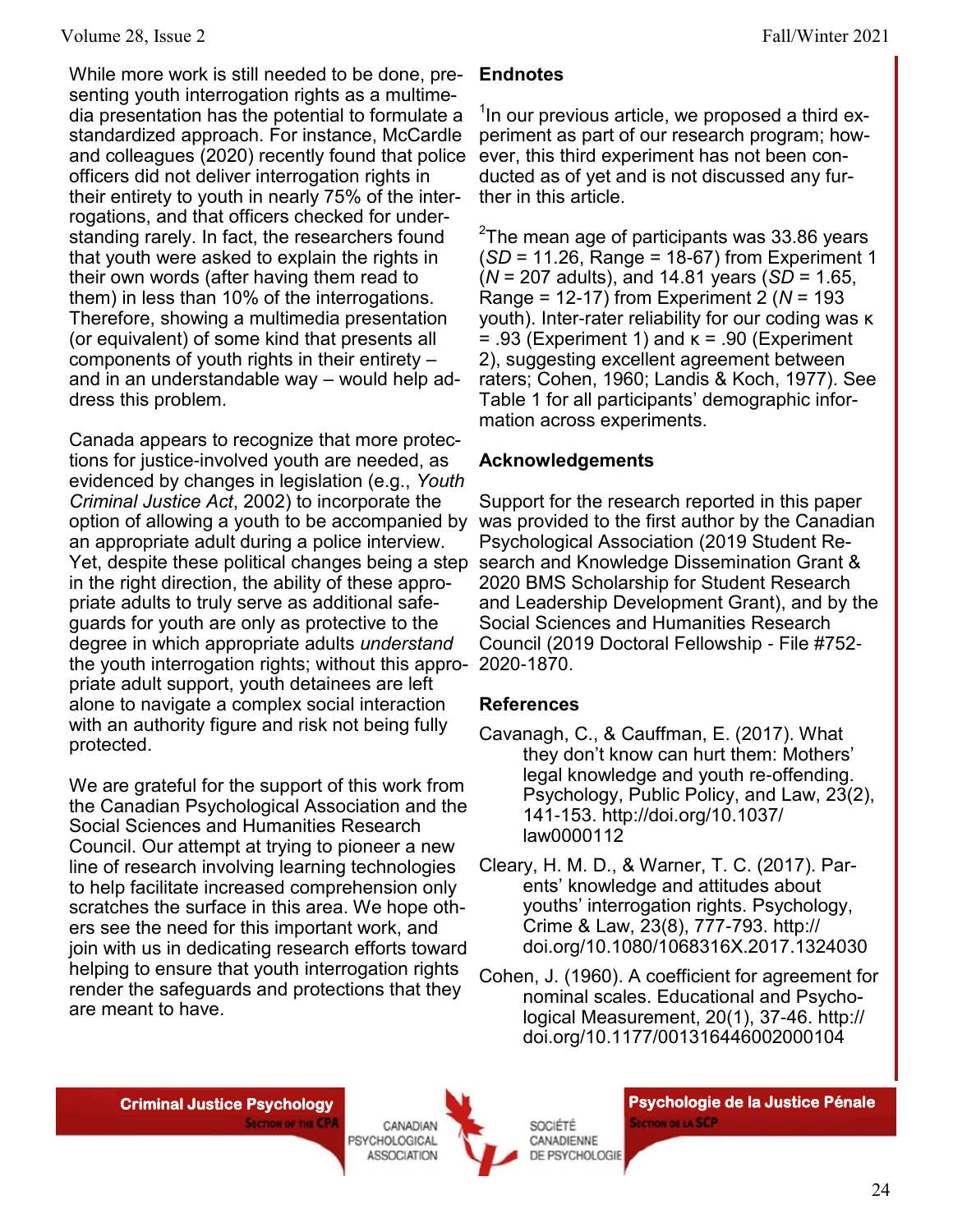Volume 28, Issue 2 Fall/Winter 2021

- Eastwood, J., Snook, B., Luther, K., & Freedman, S. (2016). Engineering comprehensible youth interrogation rights. New Criminal Law Review, 19(1), 42-62. http:// doi.org/10.1525/nclr.2016.19.1.42
- Landis, R., & Koch, G. (1977). The measurement of observer agreement for categorical data. Biometrics, 33(1), 159-174. http:// doi.org/10.2307/2529310
- Lively, C. J., & Snook, B. (2020). Animated interrogation rights: Can a multimedia presentation improve youths' comprehension of their interrogation rights? Crime Scene, 27(1), 9-12.
- Mayer, R. E. (2009). Multimedia learning (2nd Ed.). New York, NY: Cambridge University Press.
- McCardle, M. I., Luther, K., & Snook, B. (2020). Examining the administration of youth interrogation rights: A field study of Canadian police practices. Youth Justice. Advanced online publication. http:// doi.org/10.1177/1473225420902841
- Woolard, J. L., Cleary, H. M. D., Harvell, S. A. S., & Chen, R. (2008). Examining adolescents' and their parents' conceptual and practical knowledge of police interrogation: A family dyad approach. Journal of Youth and Adolescence, 37(6), 685–698. http:// doi.org/10.1007/s10964-008-9288-5
- Youth Criminal Justice Act. (2002). SC 2002, c. 1.

### **Appendix A**

Interrogation rights Instructional Video Script (Adapted from Eastwood et al., 2016)

You are here today because a police officer wants to talk to you. Before this happens, I want to tell you five important points you need to know. These points are called your rights.

Number one. You do not have to talk to the police officer. This means that you can choose to talk to the police officer, or choose not to talk to the police officer.

Number two. You can talk to your lawyer right now. Or, you can have the telephone number to call a free lawyer. This means you can get help from your own lawyer, or a free lawyer, before the police officer asks you any questions.

Number three. You can talk to an adult right now. This adult can be a parent, relative, or another adult you choose. This means that you can talk to an adult before the police officer asks you any questions.

Number four. If you do talk to a lawyer or adult, you can decide if you want one or both of them here with you when the police officer asks you questions. This means that it is your choice to have a lawyer, adult, or both of them with you when the police officer asks you questions.

Number five. Anything that you say or do can be used as evidence against you in court. This means that what you say or do can be used later to show that you did the crime.

Please let the police officer know if you have any questions.

**SECTION OF THE CPA** 

CANADIAN PSYCHOLOGICAL **ASSOCIATION** 



**Criminal Justice Psychology | Criminal Justice Pénale | Psychologie de la Justice Pénale | Psychologie de la Justice Pénale | Psychologie de la Justice Pénale | Psychologie de la Justice Pénale | Psychologie de la Justice SECTION DE LA SCP**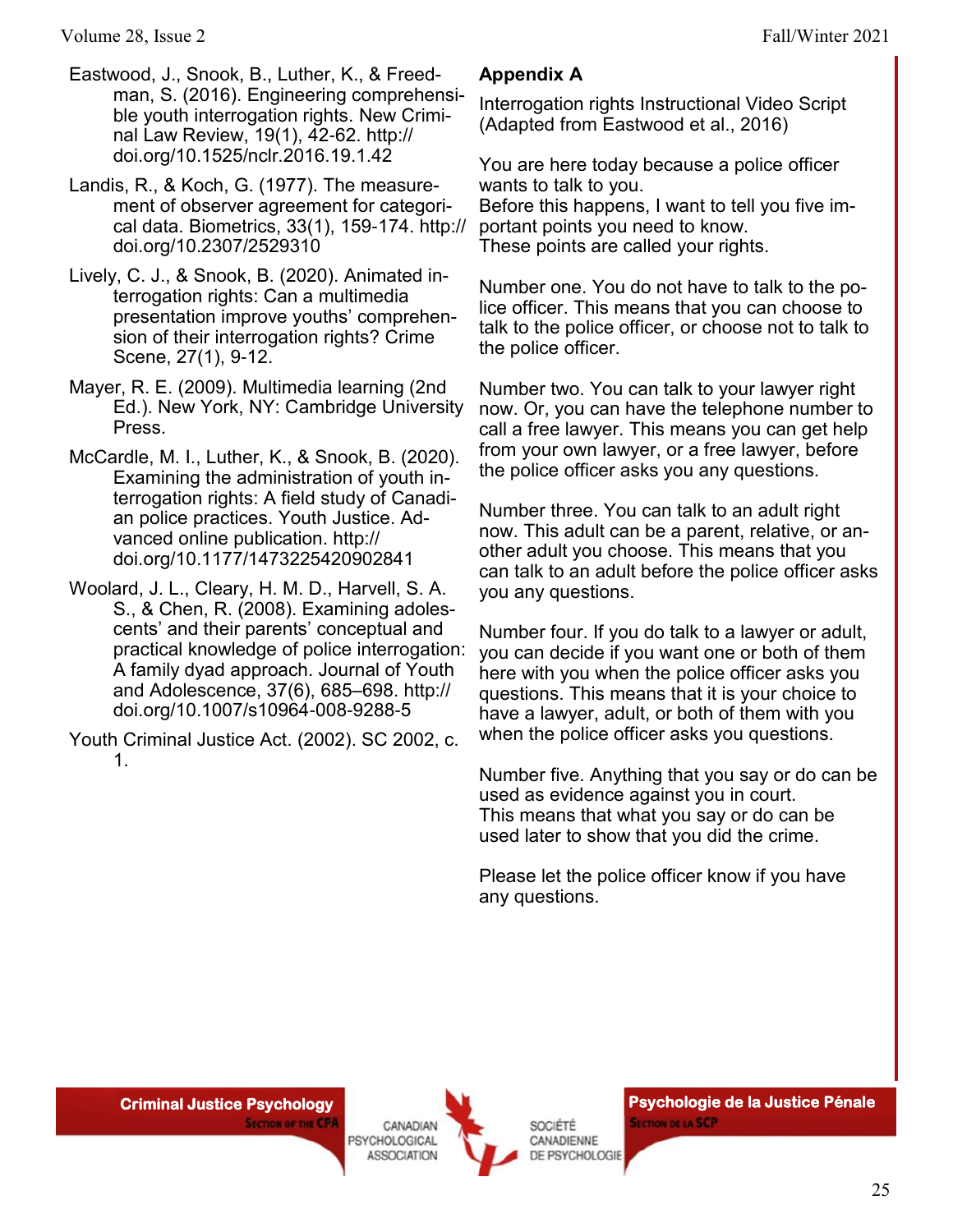#### Volume 28, Issue 2 Fall/Winter 2021

# **Table 1**

*A Summary of Demographic Variables for Participants in Experiments 1 (Adults) and 2 (Youth)*

| Demographic Variable            | Percentage                                   |                                             |        |       |       |
|---------------------------------|----------------------------------------------|---------------------------------------------|--------|-------|-------|
|                                 | Experiment 1<br><b>Adults</b><br>$(N = 207)$ | <b>Experiment 2</b><br>Youth<br>$(N = 193)$ |        |       |       |
|                                 |                                              |                                             | Gender |       |       |
|                                 |                                              |                                             | Female | 50.7% | 42.0% |
| Male                            | 48.8%                                        | 58.0%                                       |        |       |       |
| Other                           | 0.5%                                         | $0.0\%$                                     |        |       |       |
| Ethnicity                       |                                              |                                             |        |       |       |
| Asian                           | 17.9%                                        | 14.5%                                       |        |       |       |
| Black/African                   | 2.4%                                         | 6.7%                                        |        |       |       |
| Hispanic/Latino                 | 1.0%                                         | 1.6%                                        |        |       |       |
| Indigenous/Aboriginal           | 1.0%                                         | 0.5%                                        |        |       |       |
| Middle Eastern                  | 0.5%                                         | 2.6%                                        |        |       |       |
| Pacific Islander                | 0.0%                                         | 0.5%                                        |        |       |       |
| White/Caucasian                 | 74.4%                                        | 69.4%                                       |        |       |       |
| Other                           | 2.9%                                         | 3.6%                                        |        |       |       |
| Not Reported                    | $0.0\%$                                      | 0.5%                                        |        |       |       |
| Province/Territory of Residence |                                              |                                             |        |       |       |
| Alberta                         | 12.1%                                        | 15.5%                                       |        |       |       |
| British Columbia                | 14.0%                                        | 11.4%                                       |        |       |       |
| Manitoba                        | 4.8%                                         | 4.1%                                        |        |       |       |
| New Brunswick                   | 2.4%                                         | 2.6%                                        |        |       |       |
| Newfoundland and Labrador       | 3.4%                                         | 4.7%                                        |        |       |       |
| Nova Scotia                     | 5.3%                                         | 10.9%                                       |        |       |       |
| Northwest Territories           | $0.0\%$                                      | $0.0\%$                                     |        |       |       |
|                                 |                                              |                                             |        |       |       |

**SECTION OF THE CPA** CANADIAN PSYCHOLOGICAL ASSOCIATION

SOCIÉTÉ CANADIENNE DE PSYCHOLOGIE

**Criminal Justice Psychology | Psychologie de la Justice Pénale | Psychologie de la Justice Pénale SECTION DE LA SCP**